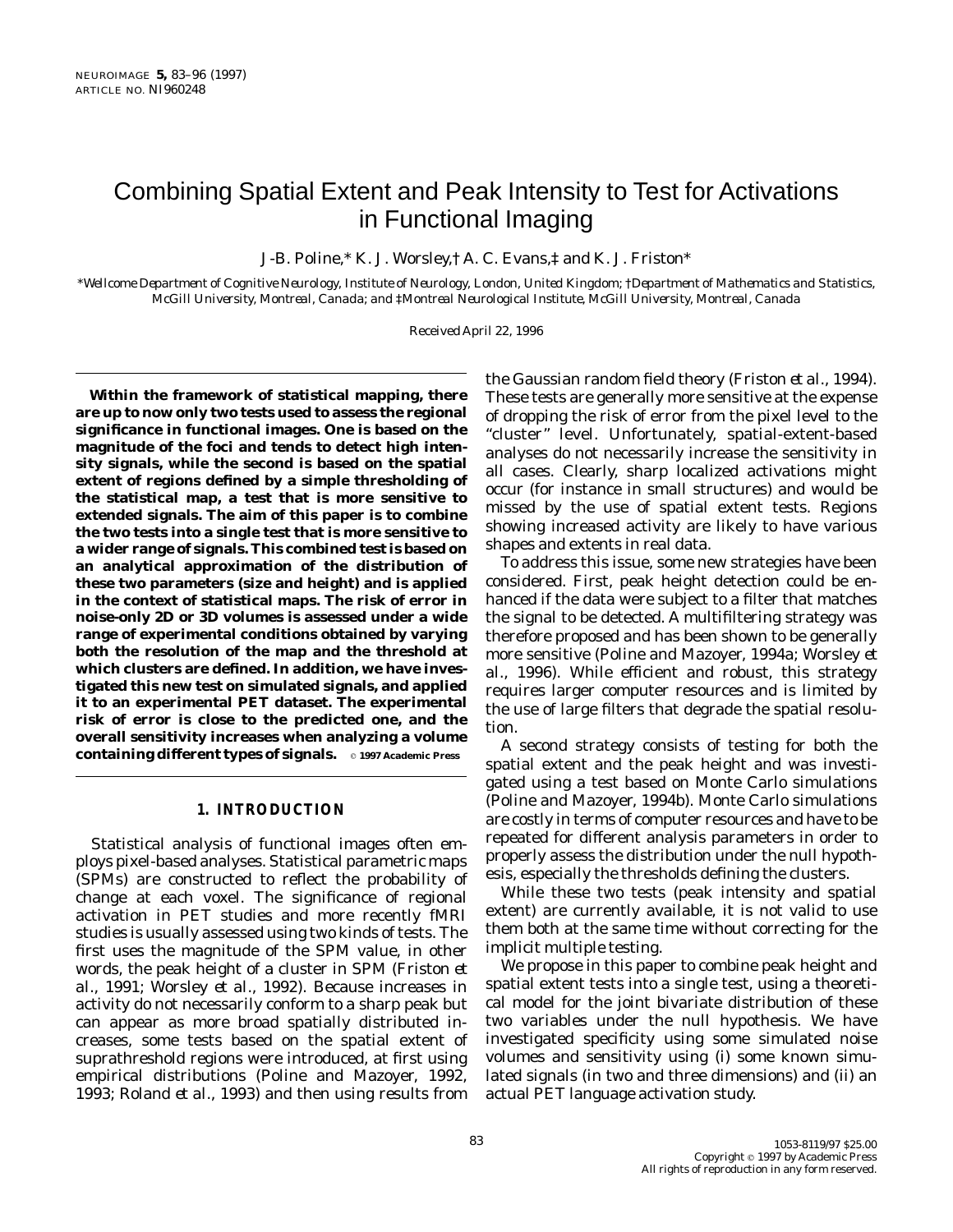#### **2. MATERIALS AND METHODS**

#### **2.1. Combined Test: Optimizing the Intensity Threshold**

The two tests that we propose to combine appear to be quite different; the peak height test sets a highintensity threshold, such that any voxel above it can be considered significant; the spatial extent test requires two thresholds: a low-intensity threshold and a size threshold, such that any cluster with a spatial extent greater than, or equal to, the size threshold is declared significant. In fact, the first test can be regarded as a special case of the second with a size threshold of 1 (i.e., a peak is above the intensity threshold if, and only if, its spatial extent is greater than zero). Therefore, we are really combining two variants of the same test.

This leads to the more general question of how to choose the intensity threshold to maximize the sensitivity of the spatial extent test. This question has been partly answered by Friston *et al.* (1994), who considered a simple model of white noise plus Gaussian signal, both smoothed by a Gaussian point spread function (PSF). With this model, they show that for signals wider than the full width at half-maximum (FWHM) of the PSF, the intensity threshold should be low; for signals sharper than the FWHM of the PSF, the image threshold should be high.

Figure 1 illustrates why this is so. It turns out that the critical cluster size can be obtained approximately as follows. Construct a signal identical to the PSF,

smooth it with the PSF, to give a Gaussian function with  $\sqrt{2}$  times the FWHM of the PSF. Set the height to the intensity threshold for a 5% test of peak height, found using the formula in Adler (1981), reported in Worsley *et al.* (1992). Call this the *critical function.* Now threshold the critical function at an arbitrary lower level (*t*) and measure its spatial extent; this is then the approximate size threshold we seek for a 5% spatial extent test at an intensity threshold of *t* (Fig. 1a).

Now, if the FWHM of a Gaussian signal is less than that of the PSF, it will be sharper than the critical function; it therefore follows that the image threshold must be set high in order for the spatial extent of the signal to exceed the spatial extent of the critical function (Fig. 1b). Conversely, if the FWHM of a Gaussian signal is larger than that of the PSF, then the smoothed signal is wider than the critical function and so the intensity threshold should be set low in order to be best detected (Fig. 1c).

The above discussion shows that sensitivity to Gaussian signals depends on the choice of intensity thresholds: low thresholds are best for wide signals, and high thresholds are best for sharp signals. This suggests that sensitivity can be maximized by searching over a range of intensity thresholds. This is analogous to scale-space searches (i.e., multifiltering), originally proposed by Poline and Mazoyer (1994a) and then developed in a theoretical framework by Siegmund and



**FIG. 1.** (a) The critical function (solid curve), constructed by smoothing a signal identical to the point spread function (PSF), with the PSF, to give a Gaussian function with FWHM equal to  $\sqrt{2}$  times the FWHM of the PSF. The height equals the intensity threshold for a 5% test based on peak height. The spatial extent of the critical function at any lower level is the approximate size threshold for a 5% spatial extent test. (b) If the FWHM of the Gaussian signal (dotted curve) is less than that of the PSF, its image will be sharper than the critical function; it follows that the image threshold must be set high (\*) in order for the spatial extent of the signal to exceed the spatial extent of the critical function. (c) Conversely, if the FWHM of the Gaussian signal (dotted curve) is larger than that of the PSF, then the smoothed signal is wider than the critical function and the intensity threshold should be set low (\*) for greatest sensitivity.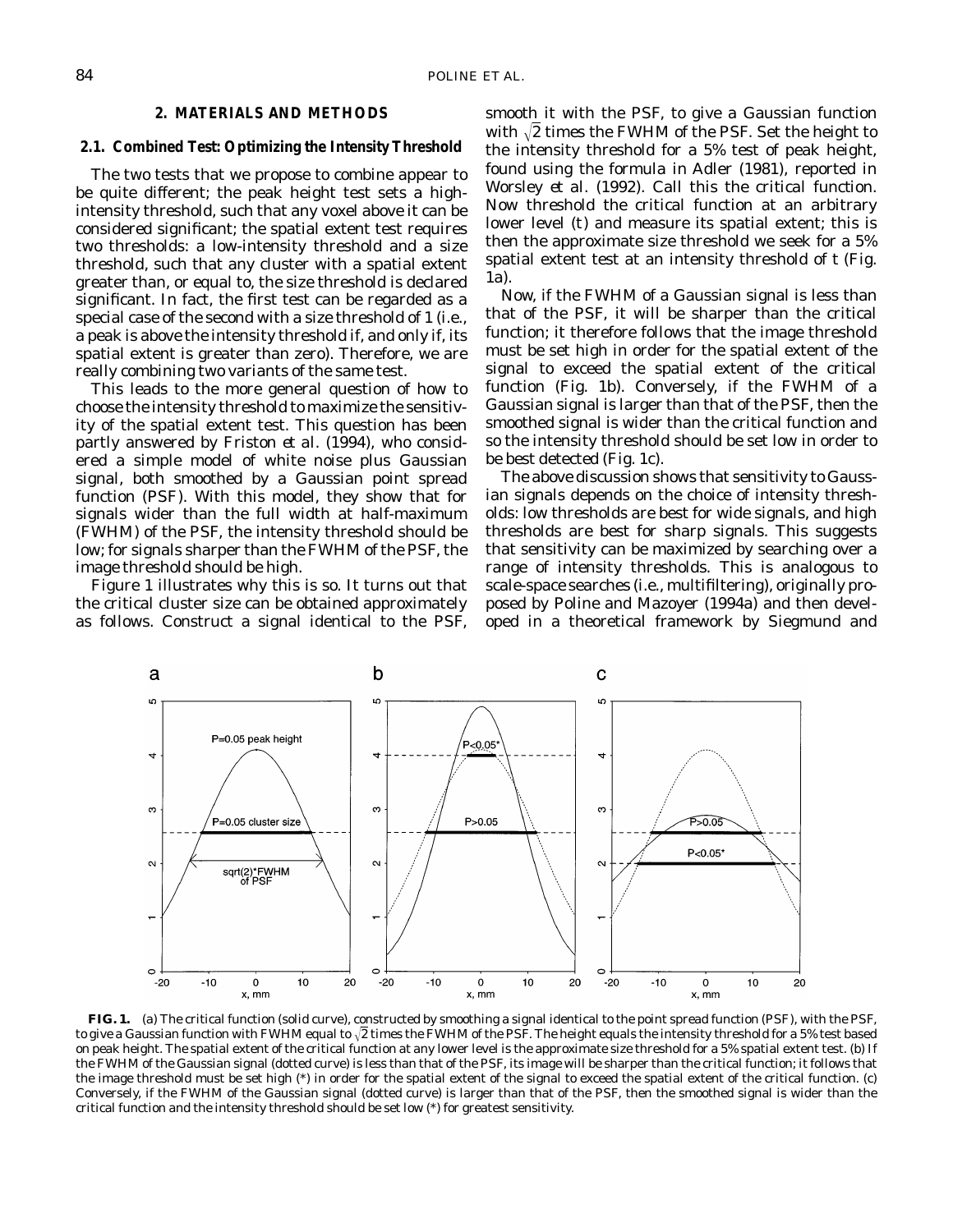Worsley (1995) and Worsley and co-workers (1996), in which sensitivity is maximized by searching over a range of smoothing kernel FWHMs. In other words, intensity thresholds play an analogous role to FWHM; both affect the sensitivity for different size signals.

However, there is one major difference between scalespace searches and intensity threshold searches, which is apparent from Fig. 1. If the signal is wider than the PSF, then the intensity threshold should be set as low as possible; if the signal is narrower than the PSF, then the threshold should be set as high as possible, with nothing in between. This is not the case for scale-space searches; there the optimal FWHM matches the FWHM of the signal (by the Matched Filter Theorem), which opens up the possibility of estimating the FWHM of the signal by the FWHM of the optimal filter.

No such estimator appears to be possible via intensity threshold and spatial extent tests. Instead, the optimal image threshold takes one of two values: either as low as possible for wide signals or as high as possible for narrow signals. The generally more powerful test would then simply take the best of the two image thresholds, that is, the minimum of the two *P* values. Now the highest possible threshold, as the above discussion shows, corresponds simply to the peak height test. Thus the best test should take the minimum of the *P* value for the low intensity threshold spatial extent test and the peak height test. This is the very test that we propose in this paper.

To summarize:

• The sensitivity of the spatial extent test for different signal sizes depends on the intensity threshold;

• This suggests searching over values of the intensity threshold (the image threshold defining the clusters), by analogy to scale-space searches;

 $\bullet$  However, the optimal intensity threshold for Gaussian shaped signals flips between very low and very high, depending on whether the signal width is larger or smaller then the PSF width (unlike scale-space searches, where optimal FWHM matches that of the signal);

• The highest possible image threshold corresponds to the peak height test;

• Thus the combination of the spatial extent test (for a low image threshold) and the peak height test, via the minimum *P* value of the two tests, should provide a better detection for signals of all sizes.

## **2.2. Combined Test: Theory**

In this section we specify a combined test based on two parameters (peak height and spatial extent).

First, an approximation for the probability of a given cluster having a spatial extent  $S$  greater than  $s<sub>0</sub>$  and maximum intensity or peak height  $H$  greater than  $h_0$  is derived in the Appendix using results from Gaussian random field theory (see Eq. (14)). This distribution is a function of the image threshold and spatial resolution and is derived under the hypothesis of a Gaussian autocovariance function (see Section 4). Second, a way of combining the spatial extent and the maximum intensity is chosen in order to select events (an occurrence of a cluster) that will be rejected at a given risk of error under the null hypothesis of pure noise. There are an infinite number of possibilities for this step. In Poline and Mazoyer (1994b), two clusters  $(s_0, h_0)$  and  $(s_1, h_1)$  would be rejected with the same risk of error if

$$
P(S \ge s_0, H \ge h_0) = P(S \ge s_1, H \ge h_1).
$$

In other words, the rejection area is defined by the isocumulative curve

$$
P(S \geq s_0, H \geq h_0) = constant
$$

(see Fig. 2). For our proposed combined test, the risk of error is simply defined as the minimum of the risk for spatial extent and the risk for maximum peak height. This gives a rejection area defined by

$$
\min\{P(S\geq s_0), P(H\geq h_0)\}=\text{constant}
$$

(see Fig. 2 and Subsection 2.3).

The test of Poline and Mazoyer (1994b) has a smooth boundary; ours has a rectangular boundary. The main difference is as follows. If one statistic, say spatial extent, is more significant than the other (peak height), then our test will give the same significance irrespective of the peak height; the test of Poline and Mazoyer (1994b) will be more conservative if the evidence against the null hypothesis from peak height is weak. On the other hand, if both spatial extent and peak height are equally significant, our test will be more conservative and that of Poline and Mazoyer (1994b) will give more significant results. In practice the difference between the two tests is likely to be small; ours has the distinct advantage that it is based on the simple concept of the minimum of the *P* values of spatial extent and peak height.

Third, the conditional probability above is used to compute the unconditional probability. This is simply done since, for a high threshold *t*, the clusters are independent and the number of clusters *C* above *t* follows approximately a Poisson law with mean *m* (Adler, 1981) given by

$$
m(t) = V|\Lambda|^{1/2} (2\pi)^{-(D+1)/2} t^{D-1} e^{-t^2/2}, \qquad (1)
$$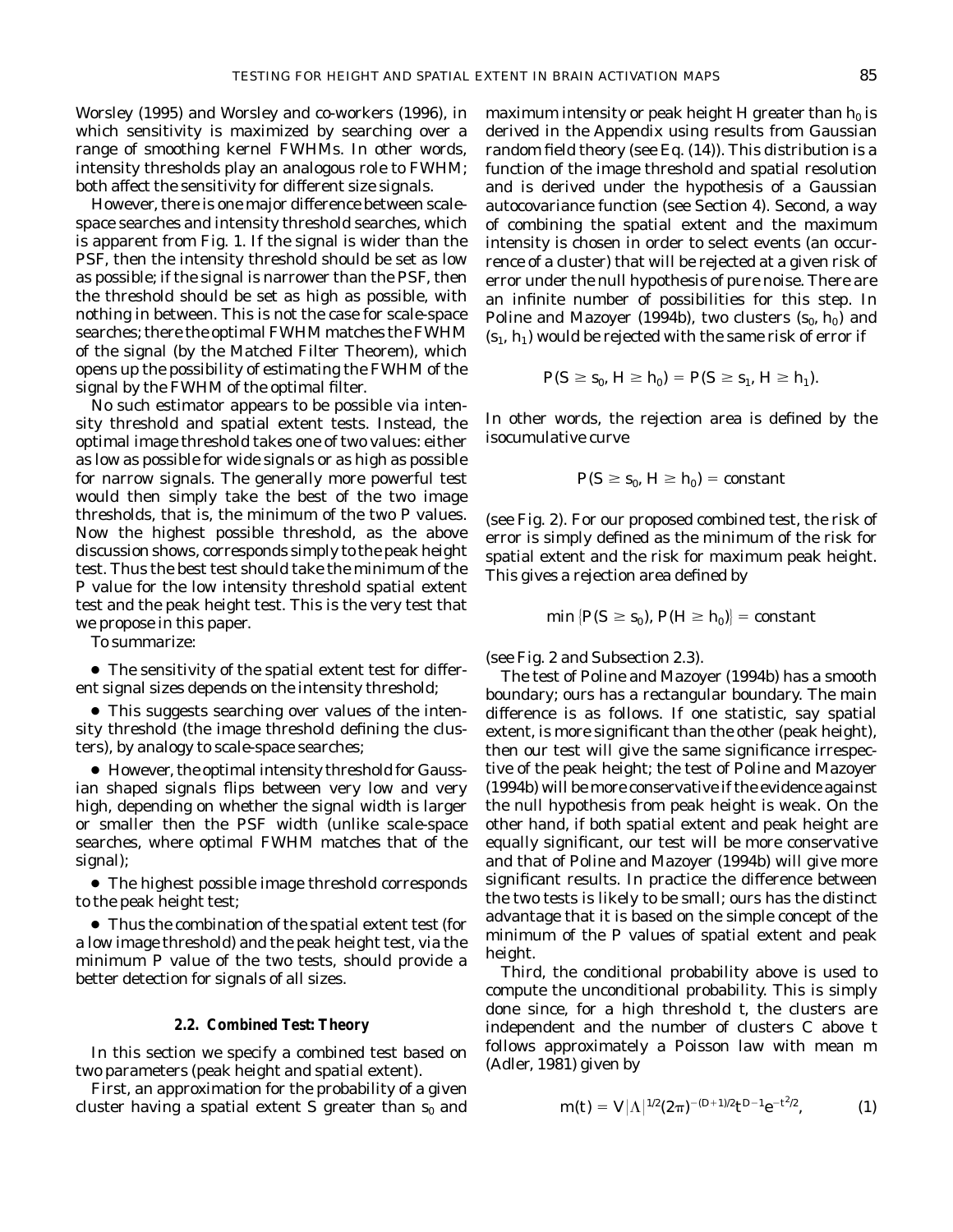

**Peak Height** 

**FIG. 2.** (Top) The rejection area for a cluster with height  $H_1$  and size *S*<sup>1</sup> based on the minimum *P* value of the two established tests. In this example the minimum probability is found using the peak height *H*1. *S*<sup>2</sup> corresponds to the cluster with a similar *P* value for either the cluster size test or the peak height test. This defines our 2D rejection boundary (thick continuous line). All the clusters falling on this line have the same probability of being rejected, i.e., the integral over the striped area. Hairlines represent isointensity curves of the 2D probability density function. Also shown are the rejection regions for the spatial extent and peak height tests alone (stripes going up and down, respectively). (Bottom) Three different shapes for the rejection boundary: iso-cumulative contours (Poline and Mazoyer, 1994b), minimum *P* value (our proposed combined test), and volume of the cluster between the intensity threshold and the image itself (excess mass). For example, cluster (C) would be detected by the three tests, cluster (B) by the ''iso-cumulative'' test and the excess mass test only, and cluster (A) by the excess mass test only. On the other hand, cluster  $(A')$  is detected by the "minimum" test and not by the two others, (B') is detected by the "minimum" and isocumulative test, and  $(A')$  by all three tests.

where *V* is the volume of the search region and  $\Lambda$  is the variance matrix of the derivatives of the image in each dimension. For an image generated by white noise smoothed by a Gaussian PSF,

$$
V|\Lambda|^{1/2} = RESELS(4 \log_e 2)^{D/2},
$$

where RESELS is the volume of the search region divided by the product of the FWHMs of the PSF in each dimension (see Worsley *et al.,* 1992).

We denote by  $P_{\text{rej}}$  the probability that the spatial extent and peak height probability of a single cluster falls in the rejection area. Then if *k* clusters occur in the volume *V*, the probability that at least one cluster will be rejected is simply

$$
P(\text{rejection} | C = k) = (1 - (1 - P_{\text{rej}})^k).
$$

Summing over *k*, weighted by the probability of  $C = k$ , we get

$$
P(\text{rejection}) = \sum_{k=0}^{\infty} (1 - (1 - P_{\text{rej}})^k) m^k e^{-m/k!}
$$
\n
$$
= 1 - e^{-m(t)P_{\text{rej}}}.
$$
\n(2)

# **2.3. Combined Test: Summary**

The procedure for finding the *P* value of a cluster of size  $S_0$  and a peak of height  $H_0$  above a threshold  $t$  (so that the total peak height is  $t + H_0$ ) is as follows.

1. Find the marginal probability for spatial extent for a given cluster:

$$
P(S \ge S_0) = e^{-(|\Lambda|^{1/2}t^D S_0/a c/2/D}, \tag{3}
$$

where *a* is given by Eq. (6) in the Appendix and *c* is given by Eq. (12) in the Appendix (see also Friston *et al.,* 1994).

2. Find the marginal probability for peak height above threshold for a given cluster by dividing  $m(t + H_0)$ by  $m(t)$  (see Eq. (1)) to give

$$
P(H \ge H_0) = (1 + H_0/t)^{D-1}e^{-tH_0 - H_0^2/2}, \tag{4}
$$

which can be well approximated by  $e^{-tH_0}$  for large *t* and small *H*<sup>0</sup> (Friston *et al.,* 1994).

3. Find the minimum probability

$$
\mu=\min\{P(S\geq S_0),\,P(H\geq H_0)\}.
$$

In the next two steps, we find values  $s_0$  and  $h_0$  such that the cluster level marginal probabilities are both equal to µ:

$$
\mu = P(S \geq s_0) = P(H \geq h_0).
$$

4. If  $\mu$  <  $P(S \ge S_0)$ , then put  $h_0 = H_0$  and equate Eq. (3) to  $\mu$  and solve for  $s_0$  to give

$$
s_0 = ac|\Lambda|^{-1/2}t^{-D}(-\log_e \mu)^{D/2}.
$$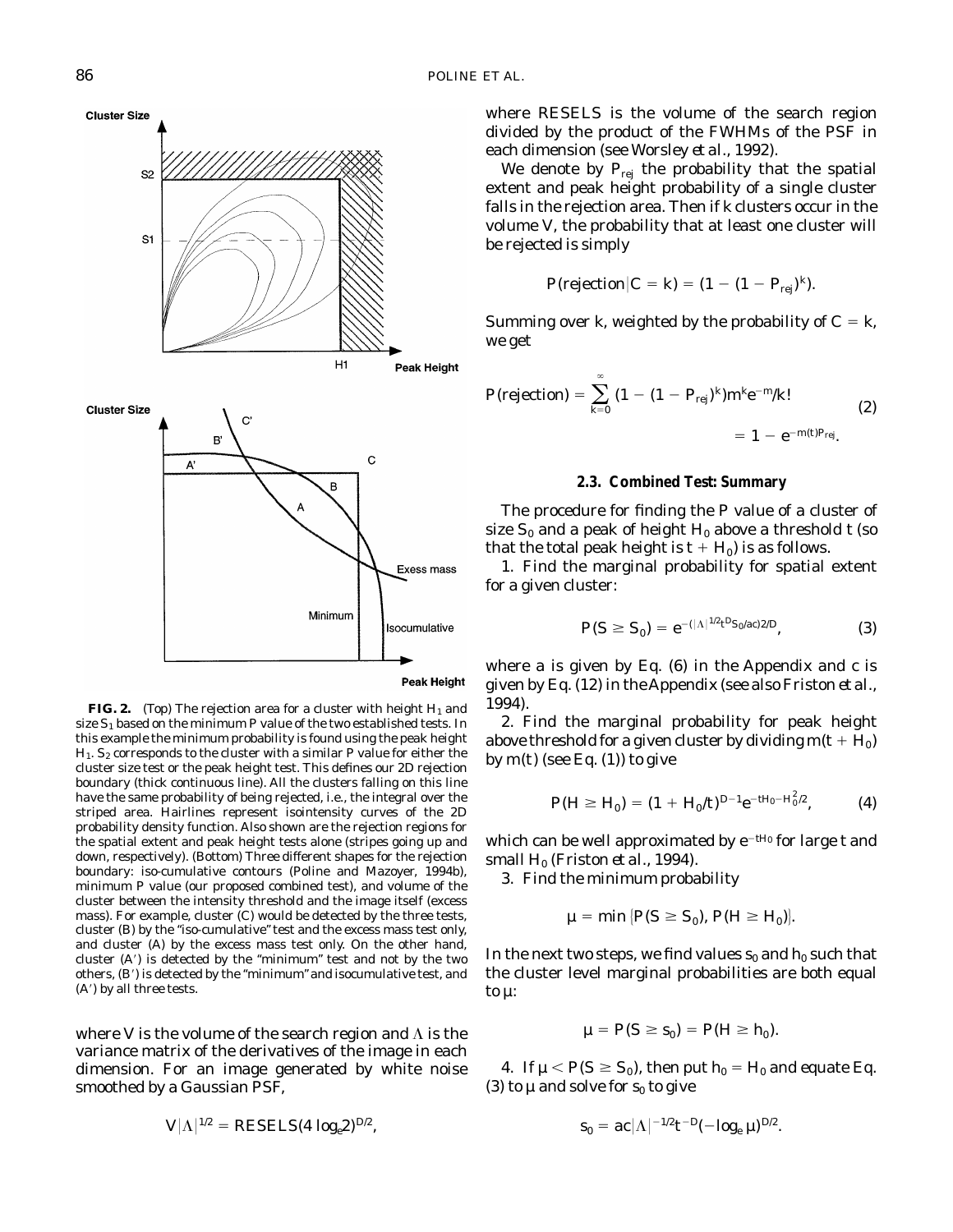#### **TABLE 1**

5. If  $\mu$  < *P*(*H*  $\ge$  *h*<sub>0</sub>), then put *s*<sub>0</sub> = *S*<sub>0</sub> and equate Eq. (4) to  $\mu$  and solve for  $h_0$ ; there is no exact expression, but for large *t* and small  $h_0$ ,  $h_0 \approx (-\log_e \mu)/t$ .

6. Use Eq. (14) in the Appendix to find the combined probability of rejection for the spatial extent and peak height at the cluster level:

$$
P_{\text{rej}} = P(S \geq s_0) + P(H \geq h_0) - P(S \geq s_0, H \geq h_0)
$$
  
= 2\mu - P(S \geq s\_0, H \geq h\_0).

7. Use Eq. (2) to correct this for searching over clusters, to get the final *P* value of the combined test:

$$
P(\text{rejection}) = 1 - e^{-mP_{\text{rej}}}.
$$

### **2.4. Validation Using Monte Carlo Simulations**

#### *2.4.1. Noise Simulations*

We performed straightforward simulations under the null hypothesis to validate the risk of error as computed using Eq. 2. Random Gaussian fields were simulated using white Gaussian noise convolved with a Gaussian kernel, using two-dimensional (128  $\times$  128 pixels) or three-dimensional (64  $\times$  64  $\times$  32 voxels) processes. The agreement between the experimental false positive rate and the predicted (theoretical) one was assessed over various thresholds (*t* ranging from 2 to 3.5) and various smoothness parameters (Gaussian kernels with FWHM ranging from 10 to 20 mm in the *xy* plane and from 8 to 16 mm in the *z* direction, with the convention that a voxel is  $2 \times 2 \times 2$ mm<sup>3</sup>). The number of simulations was, respectively,  $10^4$  for the 2D case and  $5 \times 10^3$  for the 3D case. This ensures a good precision on the risk of error found on the simulated noise fields (for example, for a 5% risk of error, we have (for  $5 \times 10^3$  simulations)  $\sigma =$  $\sqrt{(0.05 * 0.95)}$ /5  $\times$  10<sup>3</sup> = 0.3%). In 3D, the cluster detection was performed in a periodic manner to avoid edge effects, that is, clusters cut by edges. (Obviously, in actual brain volumes, the data are not periodic. Because of the edges of the brain, clusters found in noise only situation will tend to be smaller on average, and therefore the comparisons performed here might be too stringent).

# *2.4.2. Signal Simulations*

The simulations presented here are not intended to provide a full-power analysis of the new test, simply because we do not have any good model for true signals. We therefore limited our analyses to some specific examples. These examples, however, should demonstrate the ability of the new test to overcome the limitations of previous strategies. We simulated three kinds of signal: (1) a sharp peak with high intensity (which should be detected by the peak height test), (2) a large signal with low intensity (which should be de-

Spatial Extent and Height of Simulated Signals in Two and Three Dimensions

| Signal                                                                       |      | 2.     | 3     |  |
|------------------------------------------------------------------------------|------|--------|-------|--|
| 2D                                                                           |      |        |       |  |
|                                                                              | 5.25 | 116.00 | 11.25 |  |
| Peak height H                                                                | 3.76 | 1.91   | 3.71  |  |
| 3D                                                                           |      |        |       |  |
|                                                                              | 4.87 | 224.25 | 15.12 |  |
| Peak height H                                                                | 4.46 | 2.35   | 3.81  |  |
| Spatial extent $S$ , mm <sup>2</sup><br>Spatial extent $S$ , mm <sup>2</sup> |      |        |       |  |

tected by the spatial extent test), and (3) a signal that would have approximately the same probability of being detected with either of the two established tests.

All three signals were either 2D squares or 3D cuboids placed in Gaussian white noise and convolved with Gaussian kernels (FWHM  $= 14.10$  mm or 7.05 pixels in the *x* and *y* direction and 11.77 mm in the *z* direction). The size and the maximum peak value of these three signals (in 2D and in 3D) are summarized in Table 1.

A signal was considered to be detected when at least one local maximum was found within an area corresponding to the voxels above 75% of the maximum of the original filtered signal.

### **2.5. Application to a Real (PET) Dataset**

We present an application of the combined test on an experimental dataset acquired from six subjects who took part in a verbal fluency activation study. Subjects were all right-handed males aged between 20 and 60. During the stimulation task, subjects were asked to silently generate verbs related to nouns at the rate of one noun every 6 s. The control condition was a silent rest condition. Six scans were acquired per subject (three controls and three stimulations) on an Ecat 951 CTI PET scanner. Scans were stereotactically normalized to the Talairach space (Friston *et al.,* 1995) and analyzed using a complete randomized block design. A *T* statistic map was constructed for the contrast condition effect (verb generation minus rest), correcting for the global activity in the brain using proportional scaling leaving 25 degrees of freedom. The *T* map was then transformed to a *Z* map (see http://www.fil.ion.ucl. ac.uk, SPM short course for more information on the *T* to *Z* transformation), which was tested for significant regions by peak height, suprathreshold cluster size  $(t = 2.81)$ , and by the combined test. We smoothed our data with a narrow kernel (6 mm FWHM in the three directions) to balance significance levels for the spatial extent and the peak height tests (more smoothed data would show much higher significance for the peak height test). The resulting *Z* map had a resolution of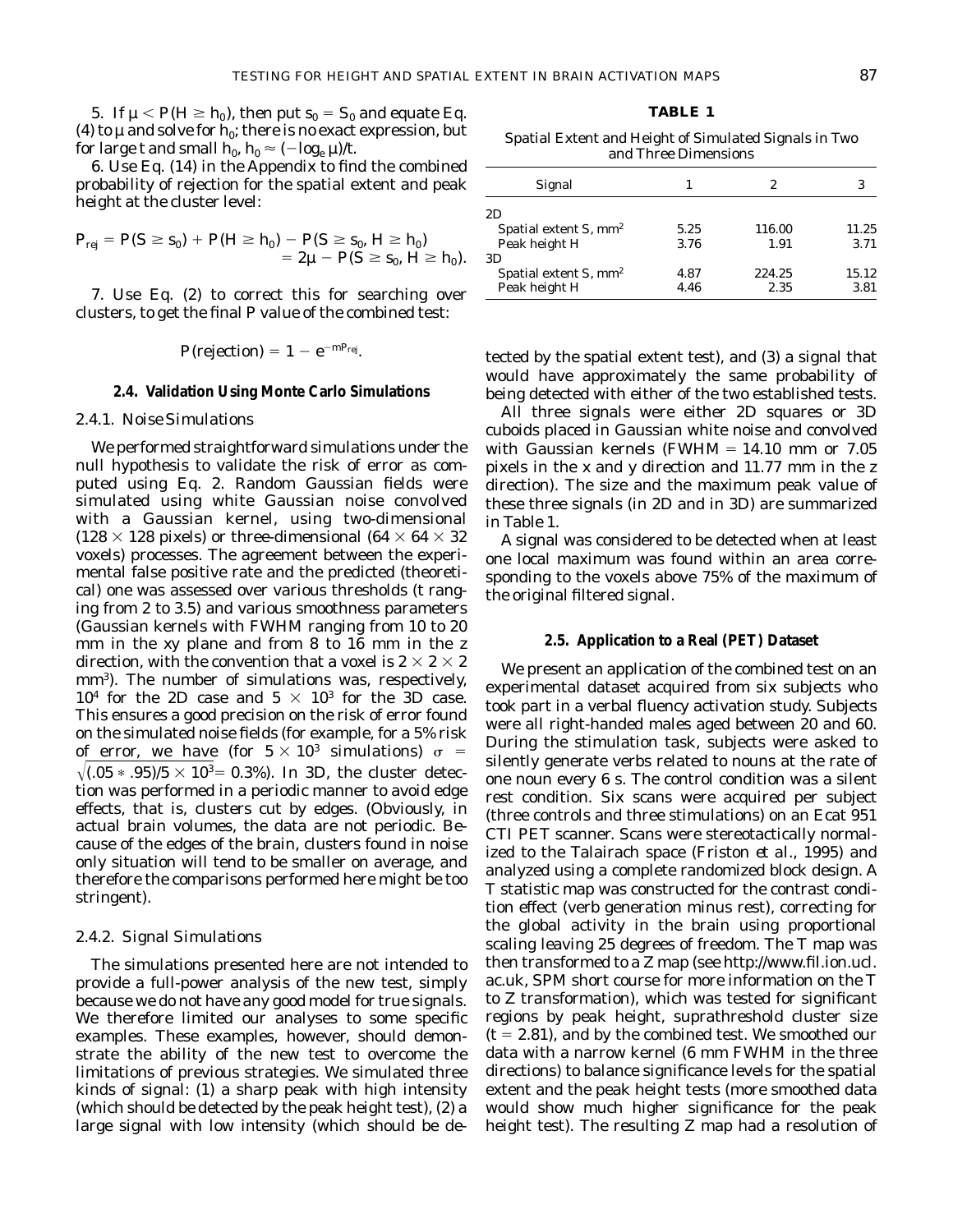9.8, 11.2, and 12.5 in the *x*, *y*, and *z* directions, respectively. Since we wanted to compare two valid methodologies, we corrected the *P* value obtained with the two original tests as if they were independent. Although this is clearly not true and leads to conservative results, it is the one way to correct for this ''two tests'' procedure.

# **3. RESULTS**

### **3.1. Validation Using Monte Carlo Simulations**

# *3.1.1. Shape of the Bivariate Distribution*

We compare the bivariate distribution of the spatial extent and peak height of clusters found above the threshold  $t = 3$  with the theoretical approximation obtained in Eq. (14). Figure 3 shows the results for the 3D simulations (results are, in fact, better in the 2D case, as seen in Section 3.1.2) with, from top to bottom, the theoretical (top) and experimental (middle) distributions and the difference (bottom), all on a logarithmic scale. We observe that although the agreement is good, the match is not perfect (maximum absolute difference is 0.034, found for objects of 1 pixel and intensity  $H = .06$ ). However, we note that the 2D test involves summations over this distribution and therefore the actual results of the test are more robust than one might expect from Fig. 3. This point will be confirmed by the simulations below (Section 3.1.2).

# *3.1.2. Noise Simulations*

*Varying the threshold t.* The risk of error observed in 2D and 3D is compared to the expected risk of error (type I error) for a series of thresholds  $t = 2, 2.5, 3$ , and 3.5 at a constant resolution (FWHM  $= 14.1$  mm in *x* and *y* and 11.8 mm in *z*). On the same graphs we plotted the risk of error found with the previously validated tests (spatial extent, dashed line; peak height, dotted line). Recall that the threshold *t* here is the base threshold that defines the clusters, while *H* is the peak height of these clusters.

Figures 4 and 5 show the results for two and three dimensions, respectively. We present the results for the two low thresholds, where the theory is least accurate, and for the highest threshold  $(t = 4)$ . Our results indicate the good agreement between expected and predicted risks of error with high thresholds, with the peak height test being slightly too conservative in 2D and 3D for all simulations. At low thresholds  $(t = 2)$ , the combined test is too conservative for small risks of error in 2D, but not conservative enough for risks of error above 20% in 3D. The cluster size test also failed to control properly the type I error in 3D for  $t = 2$ . This effect should be strongly attenuated when using actual datasets that have edges. Overall, the combined test is



**FIG. 3.** (Top) Theoretical (predicted) bivariate distribution of spatial extent and peak height for regions occurring above an image threshold of  $t = 3$  in a  $64 \times 64 \times 32$  volume (128  $\times$  128  $\times$  64 mm<sup>3</sup>) with resolution 17.5 mm in *x* and *y* and 12.5 mm in *z*. Data intensity is presented in a log scale to increase the visibility of the tail of the distribution. (Middle) Observed bivariate distribution of spatial extent peak height under the same conditions as those described above. (Bottom) Difference between the two. On the two top graphs, blue is a zero intensity (maximum intensity is 1) while on the bottom graph, null values are in yellow.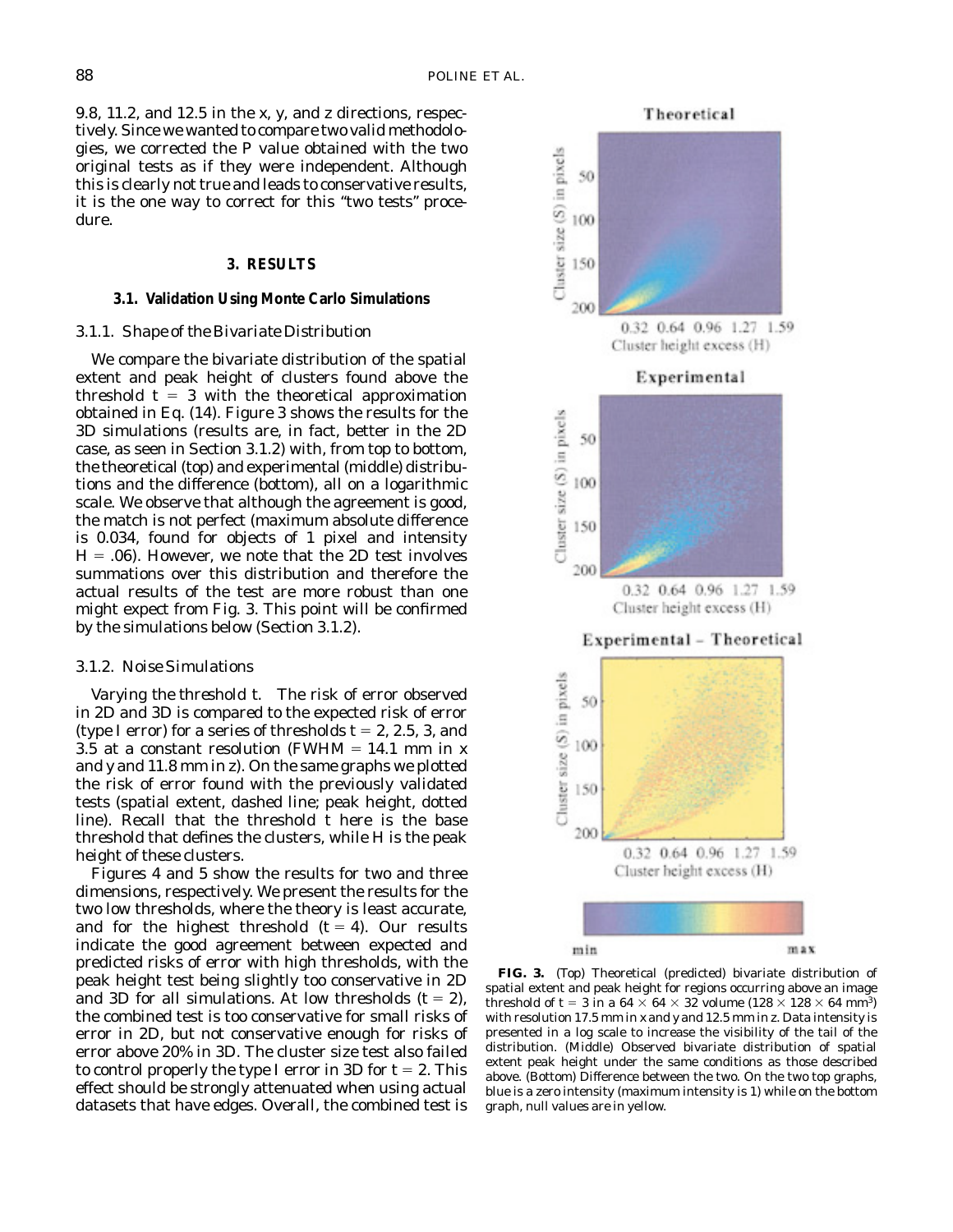



design matrix

|                                            | height & extent {n,Z}                      |                | extent {n}                           |  | peak height {Z}                         |                 |               | location (mm)  |
|--------------------------------------------|--------------------------------------------|----------------|--------------------------------------|--|-----------------------------------------|-----------------|---------------|----------------|
|                                            | $0.044$ $(79, 4.78)$                       | $0.275$ (79)   |                                      |  | 0.072(4.78)                             |                 | $-46$ 24 20   |                |
| $0.007$ $(238, 4.68)$                      |                                            | $0.003$ (238)  |                                      |  | $0.106$ $(4.68)$                        | $-2$            | 8             | 48             |
|                                            |                                            |                |                                      |  | $0.316$ $(4.20)$                        | 4 16            |               | 32             |
|                                            |                                            |                |                                      |  | $0.981$ $(3.50)$                        | 12 <sup>2</sup> | 10            | -40            |
| $0.040$ $(143, 4.61)$                      |                                            |                | 0.040(143)                           |  | 0.144(4.61)                             |                 | $-36$ 24 $-8$ |                |
|                                            |                                            |                |                                      |  | 0.284(4.24)                             |                 | $-36$ 32      | $\circ$        |
|                                            |                                            |                |                                      |  | 1.000 (3.03)                            |                 | $-28$ 24 8    |                |
|                                            | $0.144$ $(45, 4.33)$                       | $0.704$ $(45)$ |                                      |  | $0.386$ $(4.33)$                        |                 |               | $32 - 74 - 24$ |
|                                            |                                            |                |                                      |  | 0.999(3.31)                             |                 |               | $38 - 84 - 24$ |
|                                            | $0.113$ (99, 4.23)                         | $0.148$ (99)   |                                      |  | 0.534(4.23)                             |                 | $-40$ $-4$ 32 |                |
|                                            |                                            |                |                                      |  | $0.699$ $(3.88)$                        |                 | $-42 - 6$ 24  |                |
|                                            | Height threshold $\{u\} = 2.80, p = 0.003$ |                |                                      |  | Volume S = 53132 voxels or 625.0 Resels |                 |               |                |
| Extent threshold $(k) = 40$ voxels         |                                            |                | Degrees of freedom due to error = 25 |  |                                         |                 |               |                |
| Expected voxels per cluster, $E[n] = 11.9$ |                                            |                | Smoothness = 9.8 11.2 12.5 mm {FWHM} |  |                                         |                 |               |                |
| Expected number of clusters, E(m) = 0.8    |                                            |                | $= 4.1 4.8 5.3$ (voxels)             |  |                                         |                 |               |                |

# P values & statistics:

**FIG. 8.** Experimental dataset analyzed with the three different tests. The first panel (top left) shows the maximum intensity projection of the *Z* map in the saggital coronal and axial orientations. The volume has been previously normalized to correspond to the Talairach atlas. In the right panel is the design matrix of the experiment for a two-way analysis of covariance. (see Friston *et al.* (1995) for a full description of the elements of the design matrix). The table presents for each region (clusters defined with an image threshold of  $t = 2.8$  and the extent threshold of 40 voxels) the *P* value given by the combined test (in parenthesis: number of pixels (size) and peak height (*Z*)), the *P* value given by the spatial extent test, the *P* value given by the peak height test, and the location of the peak. The *P* values for the peak height and the spatial extent tests were corrected for a two-test procedure (see Section 2.5).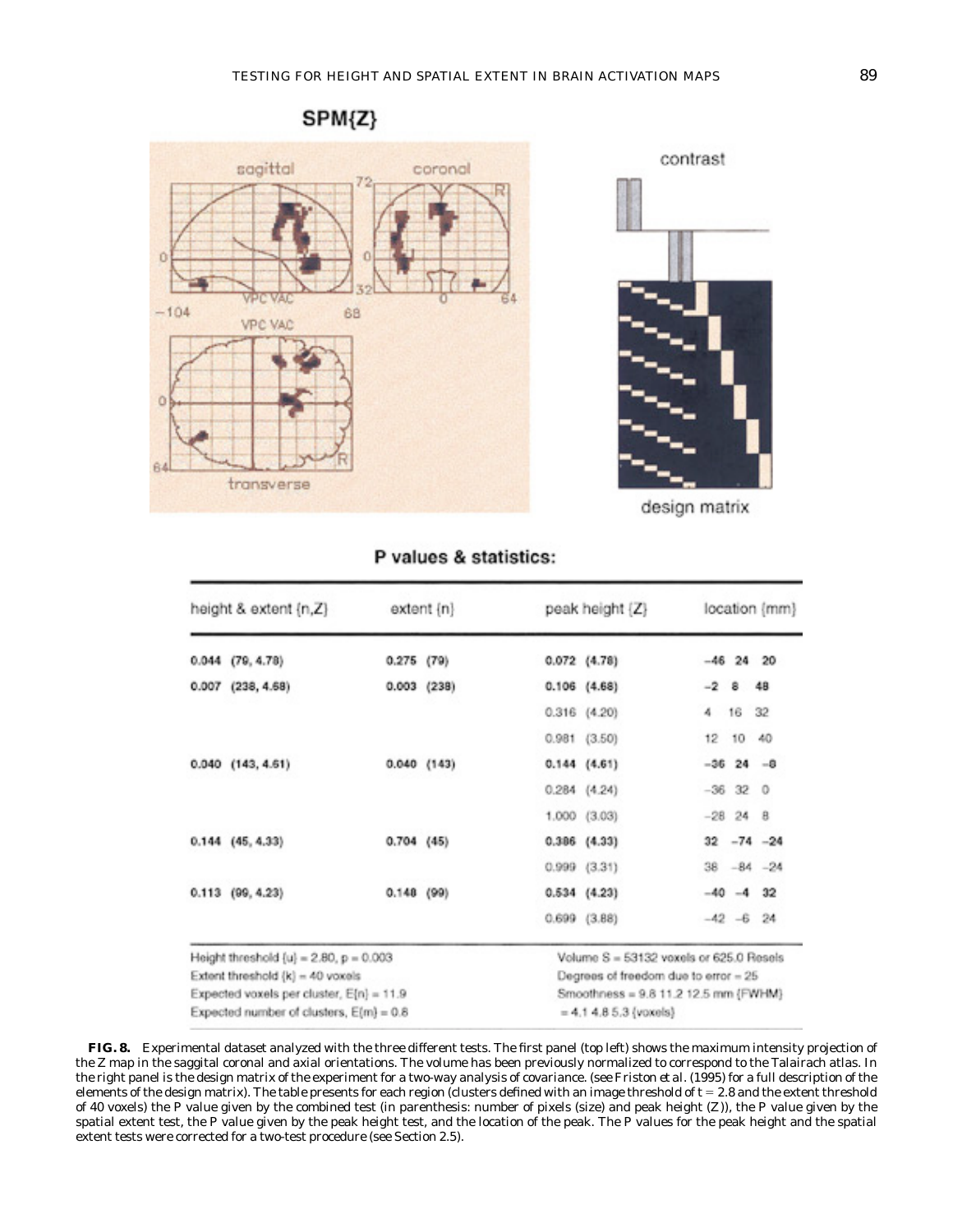

**FIG. 4.** Expected vs observed risk of error with various thresholds in 2D volumes (128  $\times$  128 pixels or 256  $\times$  256 mm<sup>2</sup>) at a fixed resolution (FWHM<sub>xy</sub> = 14.1 mm). (Left) Risk of error between 1 and 10%. (Right) Risk of error varying between 10 and 70%. (Top) High intensity threshold  $(t = 3.5)$ . (Middle) Low intensity threshold  $(t = 2.5)$ . (Bottom) Very low threshold  $(t = 2.0)$ . The dashed line shows the results from the spatial extent test, the dotted line from the peak height test, and the dot and dashed line from the combined test. The solid line corresponds to the  $y = x$  line. Results were assessed using  $7 \times 10^3$  simulations.

conservative except for low thresholds and high risks of error (greater than 20%), but the vast majority of applications should avoid these domains.

*Varying the width of the convolution kernel (resolution).* Varying the kernel resolution (constant threshold  $t = 3$ ) did not have any major effects on the recorded risk of error: in all situations (2D or 3D, low resolution or high resolution) the observed risk was very close to the predicted one for the combined test (see Fig. 6; results in 2D are not shown as they are very similar to the 3D results). The peak height test again showed a

tendency to be overly conservative over the range of resolutions employed.

# *3.1.3. Simulated Signals*

Figure 7 presents the percentage of detection of the three signals defined previously at four different risks of error for the 3D signals. Similar results were found in 2D. For the first two "extreme" signals (sharp peak and spatially extended signals) the combined test results were in all cases close to the best results obtained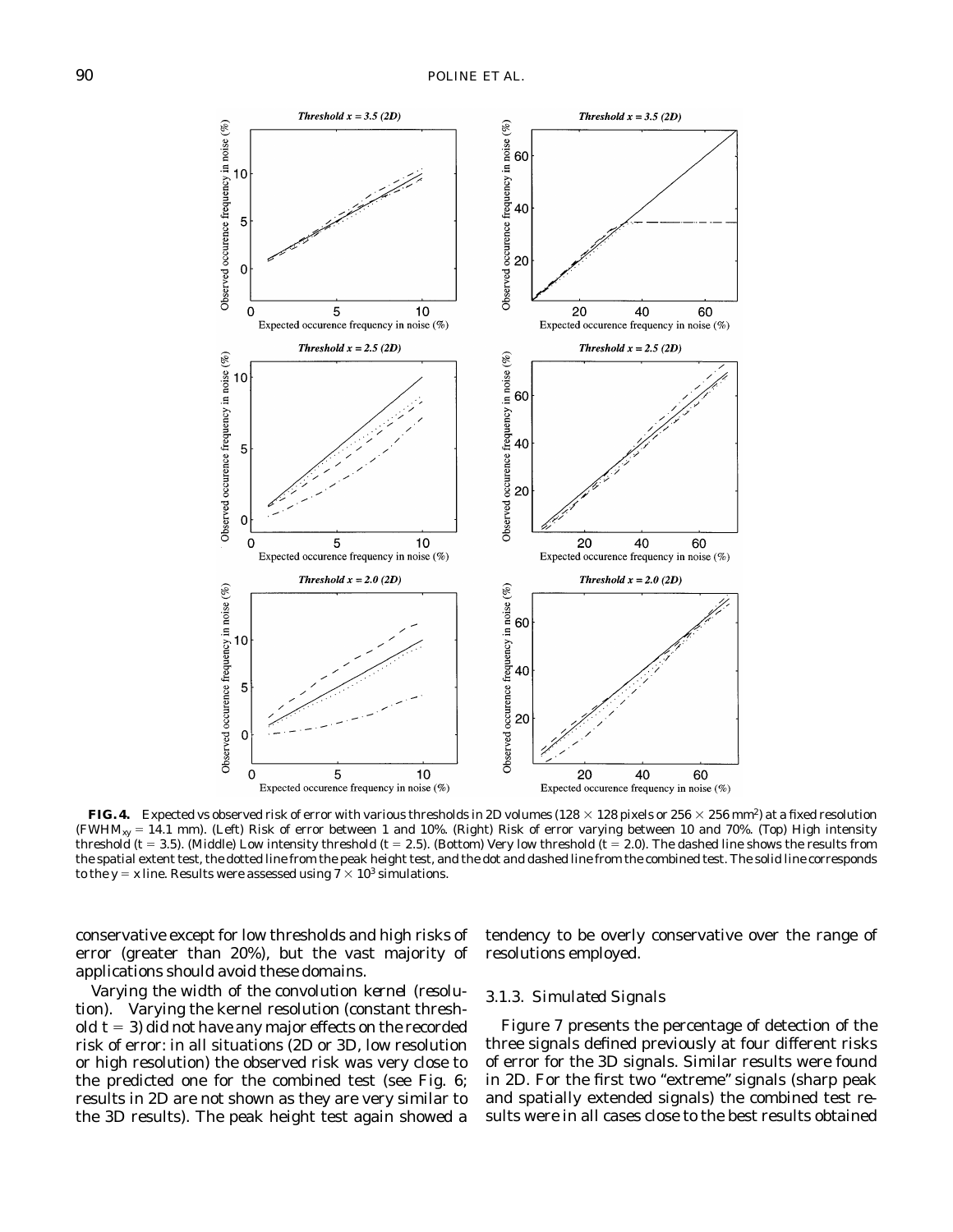

**FIG. 5.** Expected vs observed risk of error with various thresholds in 3D volumes ( $64 \times 64 \times 32$  voxels or  $128 \times 128 \times 64$  mm<sup>3</sup>) at a fixed resolution (FWHM<sub>xy</sub> = 14.1 mm and FWHM<sub>z</sub> = 11.8 mm). (Left) Risk of error between 1 and 10%. (Right) Risk of error varying between 10 and 70%. (Top) High intensity threshold  $(t = 3.5)$ . (Middle) Low threshold  $(t = 2.5)$ . (Bottom) Very low threshold  $(t = 2.0)$ . The dashed line shows the results from the spatial extent test, the dotted line from the peak height test, and the dot and dashed line from the combined test. The solid line corresponds to the  $y = x$  line. Results were assessed using  $3 \times 10^3$  simulations.

either by the spatial extent test or by the peak height test, demonstrating the ability of the test to detect both kinds of signal with very little loss in sensitivity. Indeed, if both these signals were present in the same volume, the overall gain in sensitivity would be of the order of 20 to 30%.

The third signal (detected with a similar probability by either the spatial extent or peak height test) was also easily detected both in 2D and in 3D. Note that in any case the significance value given by the 2D test should always be less than the minimum of the *P* value given by the two one parameter tests, since this is how

we constructed the rejection area. Occasionally, because we are working with approximate distributions, the significance of the combined test might be greater (lower *P* values) when compared to the two other tests. However, this disparity should not be great (see, for instance, the simulation results on the ''balanced'' signal in 3D for risks of error greater than 10%).

### **3.2. 2D Test Results on the Verbal Fluency Dataset**

On the experimental dataset the combined test performed as predicted (see Fig. 8). We deliberately chose a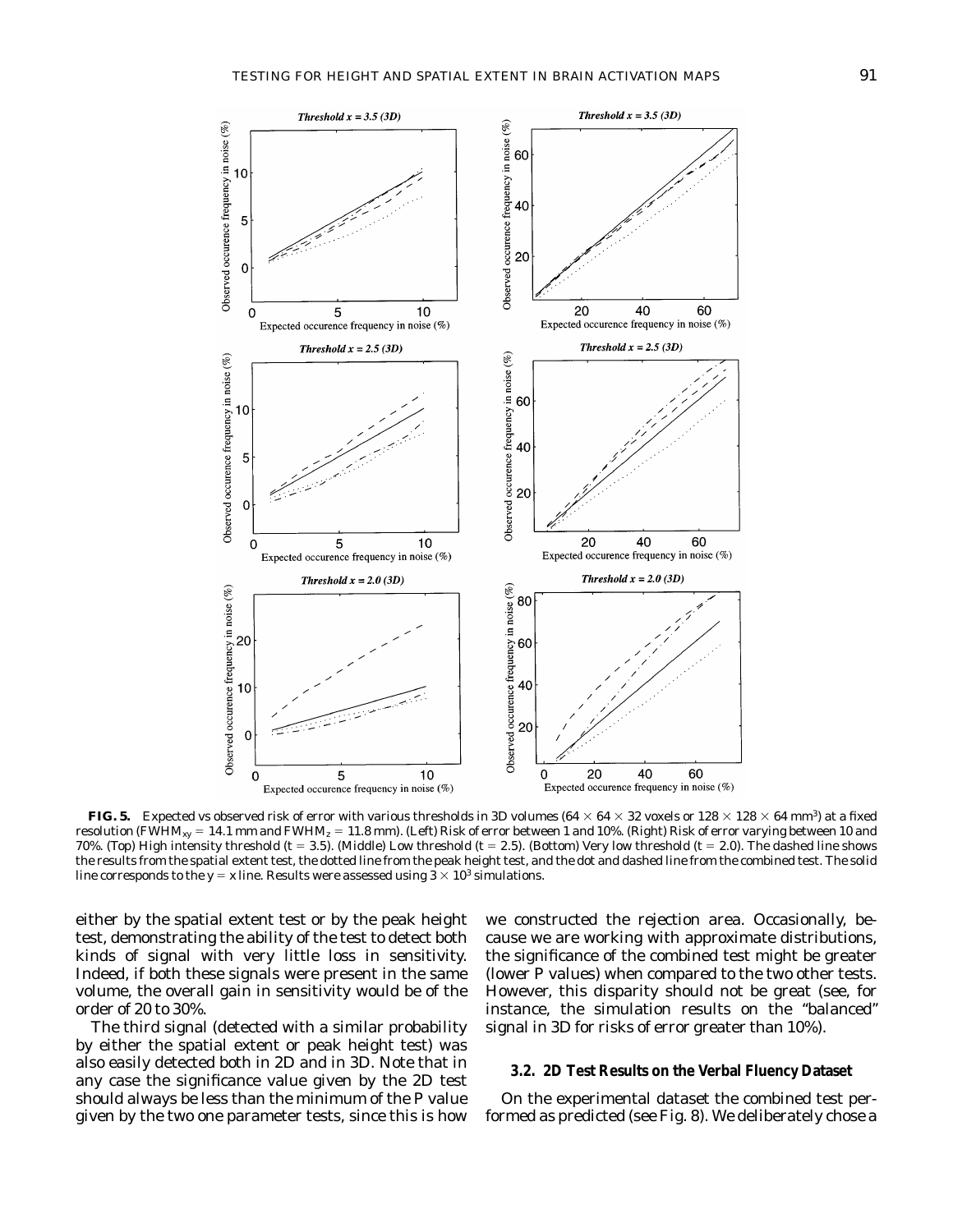

FIG. 6. Expected vs observed risk of error with various resolution in 3D volumes ( $64 \times 64 \times 32$  voxels or  $128 \times 128 \times 64$  mm<sup>3</sup>) at a fixed threshold (*t* 5 3). (Left) Risk of error between 1 and 10%. (Right) Risk of error varying between 10 and 70%. (Top) Low resolution (FWHM<sub>*xy*</sub> = 18.8 mm and FWHM<sub>z</sub> = 15.7 mm). (Middle) Medium resolution (FWHM<sub>*xy*</sub> = 14.1 mm and FWHM<sub>z</sub> = 11.8 mm). (Bottom) Very high resolution (FWHM<sub>*xy*</sub> = 9.4 mm and FWHM<sub>z</sub> = 7.8 mm). The dashed line shows the results from the spatial extent test, the dotted line from the peak height test, and the dot and dashed line from the combined test. The solid line corresponds to the  $y = x$  line. Results were assessed using  $3 \times 10^3$  simulations.

contrast showing relatively weak results in terms of significance (strong results would be significant with any kind of test). The results demonstrate the versatility of the combined test: while some areas were detected because of the peak height (e.g., first cluster at the 0.072 risk of error), others were significant because of their large spatial extent (second and third cluster,  $P = 0.003$  and  $P = 0.040$  respectively), while all these clusters were found significant using the combined test. Overall, the combined test showed a greater sensitivity,

although this benefit is emphasized by the correction for the two-tests procedure which is too stringent.

#### **4. DISCUSSION**

We have proposed a test based on both the spatial extent and the peak height of clusters in statistical images which under the null hypothesis are well approximated by a smooth Gaussian random field. The test uses an analytic approximation of the bivariate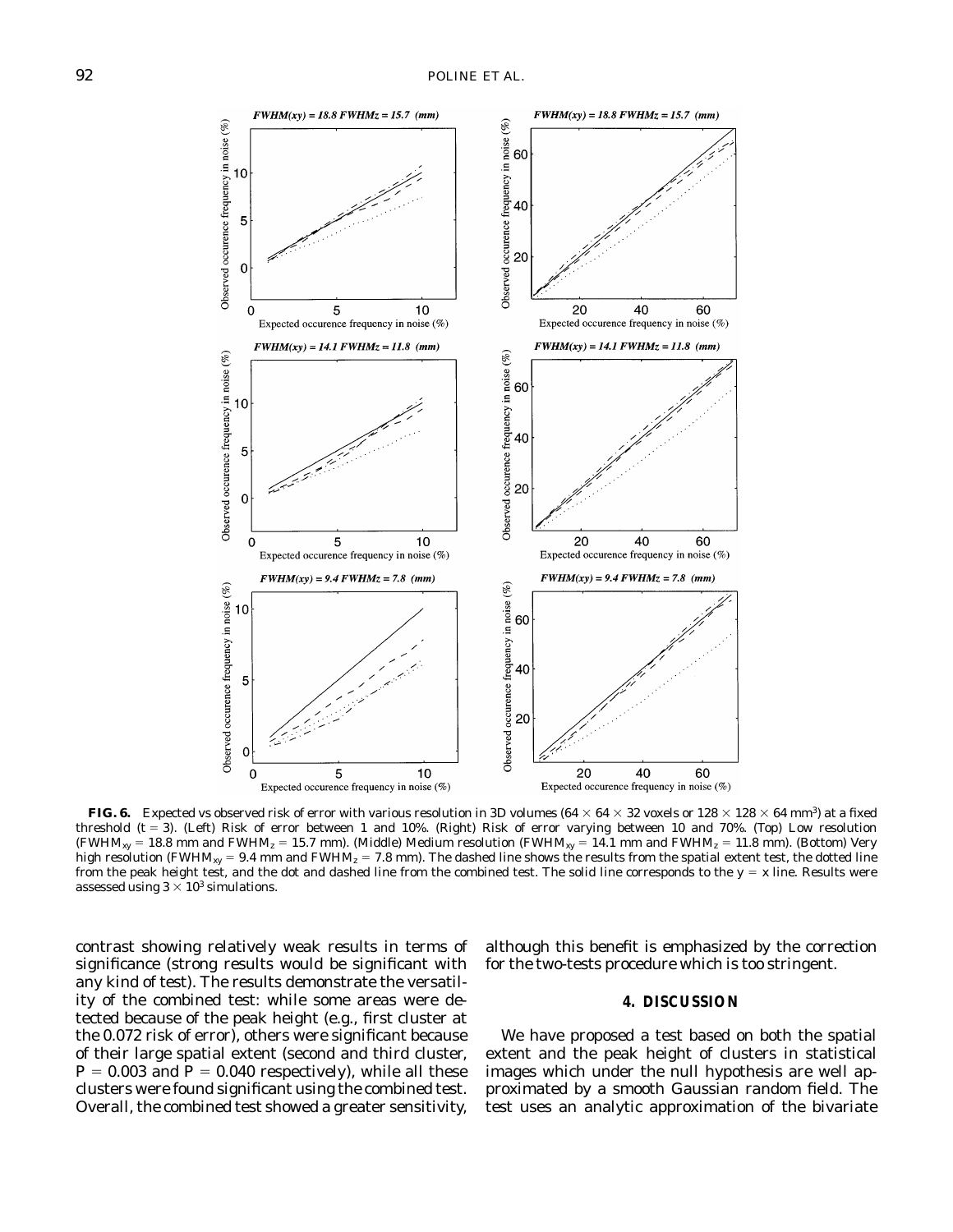

**FIG. 7.** Percentage of detected signal versus risk of error for three types of signal in  $3 \times 10^3$  3D volumes  $(64 \times 64 \times 32)$  voxels or  $128 \times 128 \times 64$  mm<sup>3</sup>). (Left) Sharp peak. (Middle) Extended signal. (Right) "Balanced" signal. The dashed line shows the results from the spatial extent test, the dotted line from the peak height test, and the dot and dashed line from the combined test. Volume resolution was FWHM<sub>*xy*</sub> = 14.1 mm and threshold  $t = 3$ . See Table 1 for the characteristics of the signals.

probability distribution function of these two parameters. The test was designed to be as general as possible, being able to detect both high, sharp signals and broad, extensive signals. The test proposed in this work should provide greater sensitivity for a wider range of signals, with a controlled risk of error over the entire search region.

How do we now report the results of this test? Because it incorporates a spatial extent test, the risk of error associated with the combined test is at the cluster level rather than at the voxel level. This is the case for all spatial extent methods. We suggest that if the combined test detects a cluster via the spatial extent component, then the cluster as a whole is declared "significant." In other words, this test provides for a cluster-level inference.

Obviously, the higher the intensity threshold at which the clusters are defined, the greater the regional specificity of the inference, since the clusters will be smaller. We have seen that the test should be applied with thresholds greater than 2.5. However, Section 2.1 shows that the intensity threshold should be as low as possible for a Gaussian shaped signal (unless one wants to have a high regional specificity). We suggest the use of threshold around  $t = 3$ . The resolution of the map seems to have little influence on the risk of error (see Fig. 6). The only noticeable departure of the observed risk, compared to the predicted risk, was an underestimation for the peak intensity test and for all the three tests at low resolution and low risk. The restriction that the volume is well sampled compared to the resolution still holds, and this might be a limitation when analyzing raw (noninterpolated, nonfiltered) fMRI data.

We note that a high resolution is, in theory, not an issue. It is always possible to interpolate the data (with sinc or spline interpolation) to emulate a good sampling compared to the resolution. Obviously, this implies increasing the amount of data to process.

Unlike search over scale or Monte Carlo simulations, the computational cost of the combined test is very small. Using matlab (MathWorks Inc.), actual computation for a cluster is almost instantaneous on a Sun Spark 20 (Sun Inc.) workstation.

# **Sensitivity and the Shape of the Rejection Area: Isocumulative Curves versus Minimum Significance**

Because we defined our rejection area in a bivariate space, as stated in the methods section, there is no unique definition for this area (there is no order relation in the bivariate space of size and height). In theory, one could tailor the test when a priori knowledge is available on the expected signal types. For instance, in fMRI, the spatial resolution is better and therefore the test could be adapted to detect spatially restricted signals or indeed to reject artifacts (e.g., isolated voxels with very high intensity values). The definition of the rejection area in this work should lead to a test slightly more sensitive to clusters with extreme values (very high intensity but small spatial extent or large spatial extent with relatively small heights) and less sensitive to regions with more ''balanced'' parameters) when compared to the definition used in previous work (see Fig. 2).

In summary the assumptions made when applying the combined test are (1) a good lattice approximation to a Gaussian field, (2) a large volume relative to the resolution, (3) a Gaussian autocorrelation function, and (4) a sufficiently high image threshold  $(t \ge 25)$ . Although all these assumptions are made in deriving the test, in practice the combined test should be robust to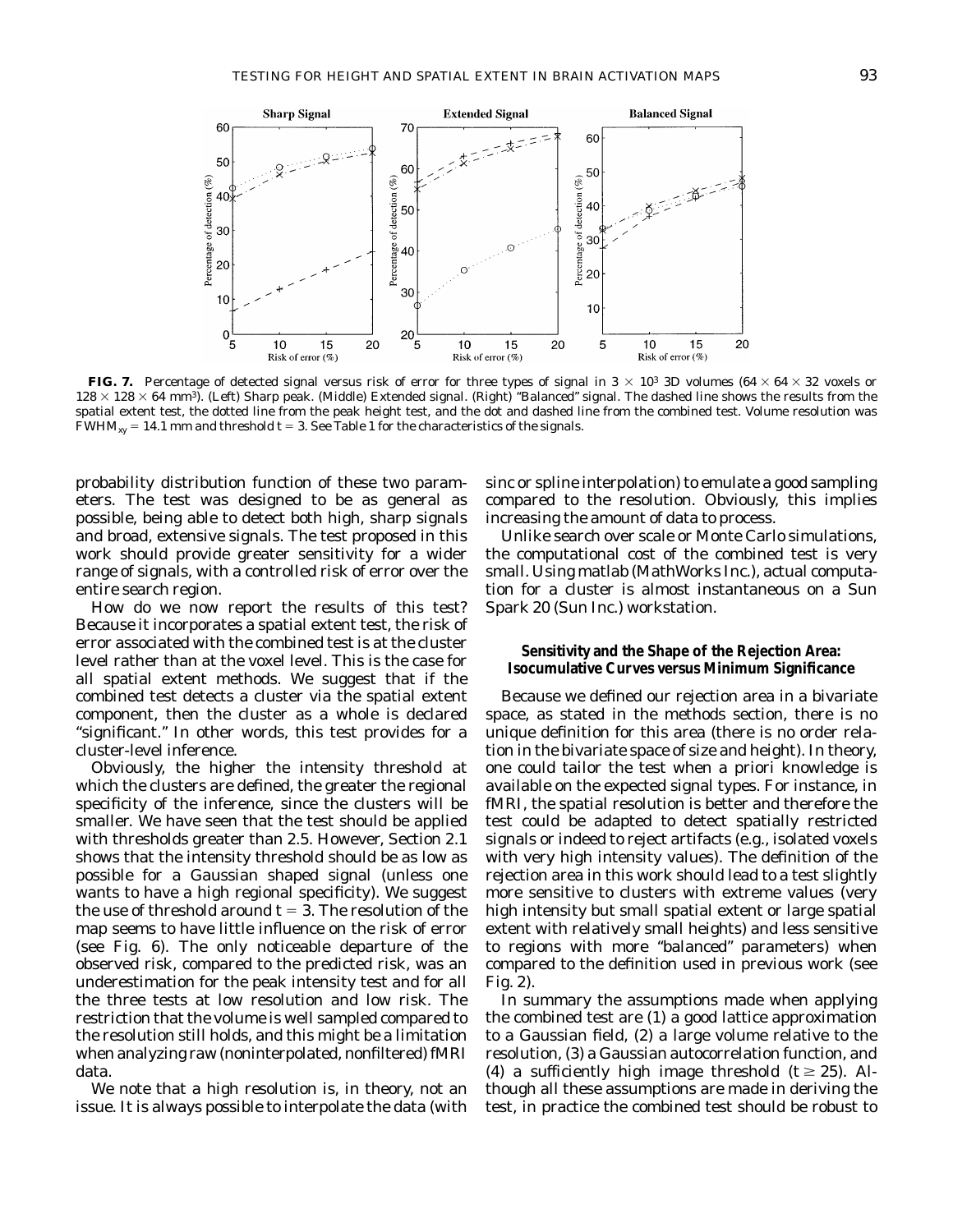violations of some of these assumptions. In particular because of the way in which the bivariate distribution was constructed (see Appendix), we expect some robustness with respect to the shape of the point spread function (PSF), even if in the case of PET data, the original scanner PSF and the Gaussian filter usually applied both tend to produce a PSF well approximated by a Gaussian function. Moreover, the theory only depends on the curvature of the autocorrelation function at zero lag, not on the whole function (cf. Eq. (9)). Note also that there is a variability introduced in the statistical results when the smoothness of the map is assessed (which is generally the case when analyzing statistical maps, (Poline *et al.,* 1995)).

The application of nonparametric statistics as developed by Holmes *et al.* (1996) is an attractive alternative when any or some of the above assumptions are violated. However the principle of the combined test can be retained. This would combine the freedom given by nonparametric approaches with the sensitivity of the combined test.

An alternative to the combined test would be to use a function of the spatial extent and the peak height, such as the ''volume'' (or excess mass) above a given threshold. This is equivalent to a rejection region with a hyperbolic shape (see Fig. 2), since, assuming a paraboloid model, volume is proportional to the product of spatial extent and height. This rejection area is similar to, but more extreme than, the iso-cumulative contours test of Poline and Mazoyer (1994b). This test might miss a cluster with large spatial extent if its peak height was low, while our combined test should detect such a cluster (see Fig. 2).

In a sense, the search over scale space has aims and features similar to those of the combined test. The common aim is to detect in a single procedure various kinds of signal (different sizes). Note that this implies occasional loss of sensitivity when the foci are better detected by one or the other test. The multifiltering approach assumes a search with isotropic kernels independent of the underlying anatomy. In other words, the combined test should be more sensitive to signals of large size with an irregular shape. These kind of signals may be expected given the complexity of the underlying anatomy.

# **5. CONCLUSION**

Because it is essential to have both accurate control over the risk of error and good sensitivity over a variety of responses, we have proposed a test that addresses these two aspects. This test can be seen as an extension of the test based on spatial extent that is sensitive to sharp localized signals as well, and so it should have applications to statistical maps produced with functional MRI.

## **6. APPENDIX**

As a first approximation, we model the shape of the image  $Z(\mathbf{x})$  near a local maximum at  $\mathbf{x}_0$  as an inverted paraboloid using a simple Taylor series expansion (Adler, 1981, Chap. 6):

$$
Z(\mathbf{x}) \approx Z + (\mathbf{x} - \mathbf{x}_0)' \ddot{\mathbf{Z}} (\mathbf{x} - \mathbf{x}_0) / 2,
$$

where *Z* and  $\ddot{Z}$  are the values of  $Z(\mathbf{x})$  and its second derivative evaluated at the local maximum. If  $H = Z - t$ is the peak height above a threshold *t*, then the extent *S* above *t*, found using this model, is approximately

$$
S \approx aH^{D/2}/|\mathbf{-\ddot{Z}}|^{1/2},\tag{5}
$$

where

$$
a = \frac{(2\pi)^{D/2}}{\Gamma\left(\frac{D}{2} + 1\right)}\tag{6}
$$

is the volume of a unit *D*-dimensional sphere, multiplied by 2*<sup>D</sup>*/2. It can be shown that *H* has approximately an exponential distribution with mean 1/*t* (see Adler, 1981, Chap. 6); it is necessary to find the distribution of **Z¨** conditional on *H*, or equivalently, conditional on *Z*. Let  $\rho(\mathbf{x})$  be the correlation function of  $Z(\mathbf{x})$  and let

$$
\Lambda = \text{Var}(\dot{\mathbf{Z}}) = -\ddot{\rho}(\mathbf{0}).
$$

Then it can be shown that *Z* and **Z¨** have a multivariate normal distribution with zero expectation and second moments

Var (Z) = 1,  
Cov (Z, 
$$
\ddot{Z}
$$
) = - $\Lambda$ ,  
Var ( $\ddot{Z}$ ) =  $\rho$ <sup>(4)</sup>(0).

The distribution of **Z¨** conditional on **Z** is then multivariate Gaussian with moments

$$
E(\ddot{\mathbf{Z}}|Z) = -\Lambda Z, \quad \text{Var}(\ddot{\mathbf{Z}}|Z) = \rho^{(4)}(0) - \Lambda \otimes \Lambda.
$$

We can therefore write, conditional on *Z*,

$$
-\ddot{\mathbf{Z}} = \Lambda Z + \Delta,\tag{7}
$$

where  $\Delta$  is multivariate normal with mean zero and variance (7). Since  $\Delta$  is small relative to  $\Lambda Z$  then we can use the standard approximation for the determinant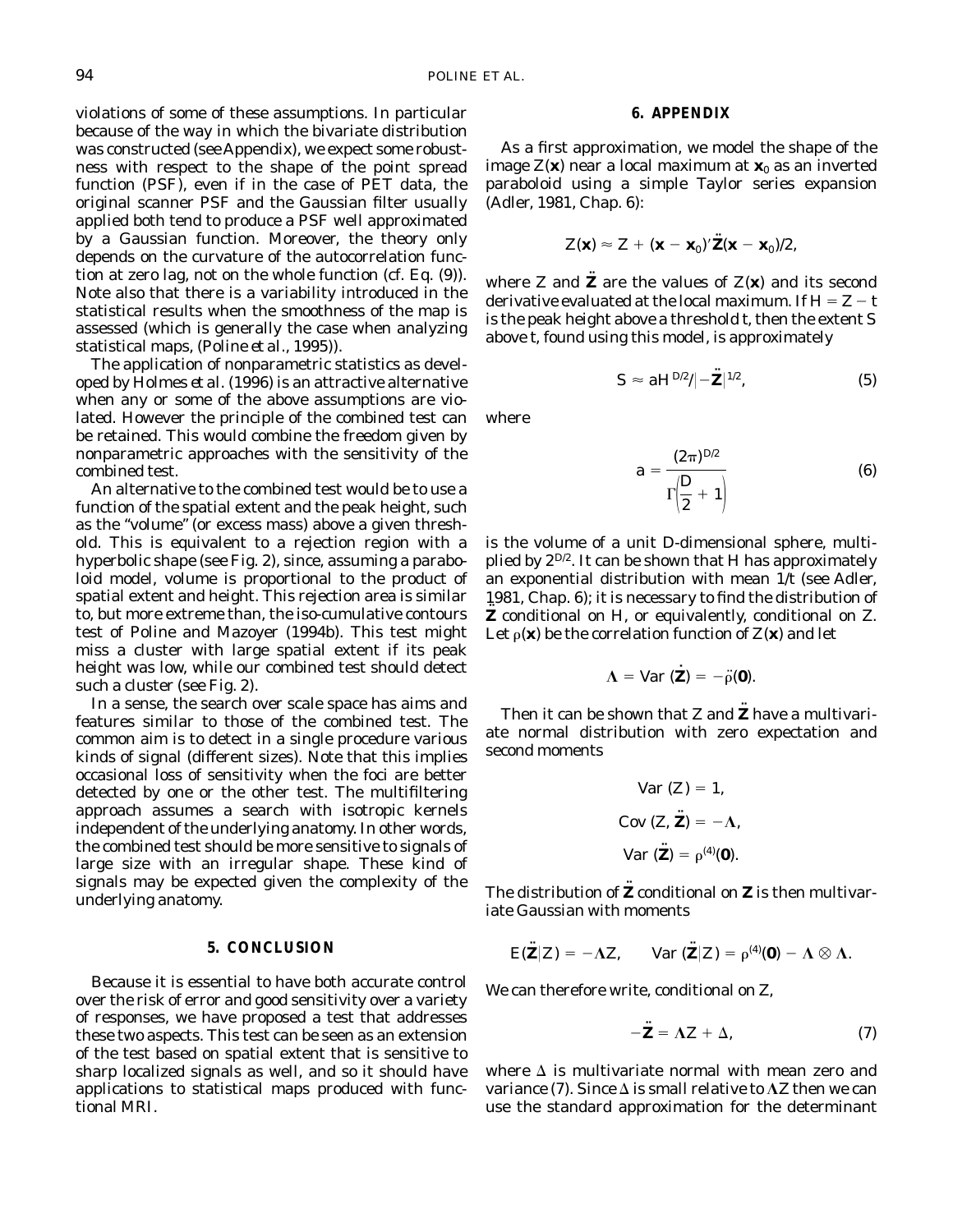based on the first term in a Taylor series expansion:

$$
\log|\mathbf{-\ddot{Z}}|\approx \log|\Lambda|+D\log Z+\epsilon/(2Z). \hspace{1cm} (8)
$$

Where  $\epsilon = \text{tr} (\Lambda^{-1} \Delta)$ . The distribution of  $\epsilon$  is multivariate Gaussian with expectation zero and variance (from Eq.  $(7)$ :

$$
\sigma^2 = \operatorname{tr} ((\Lambda^{-1} \otimes \Lambda^{-1}) \rho^{(4)}(\mathbf{0})) - D^2. \tag{9}
$$

The simplest way of evaluating  $\sigma^2$  is to transform the voxel coordinates **x** to  $\mathbf{x}^* = \Lambda^{-1/2}\mathbf{x}$ . Defining the transformed correlation function  $\rho^*(\mathbf{x}^*) = \rho(\mathbf{x})$ , we get from Eq. (9)

$$
\sigma^2 = \sum_{i=1}^D \sum_{j=1}^D \frac{\partial^4 \rho^*(\mathbf{x}^*)}{\partial x_i^{*2} \partial x_j^{*2}}\bigg|_{\mathbf{x}^* = \mathbf{0}} - D^2.
$$

For the case of a Gaussian shaped correlation function

$$
\rho(\mathbf{x}) = \exp(-\mathbf{x}' \Lambda \mathbf{x}/2),
$$

$$
\rho^*(\mathbf{x}^*) = \exp(-\mathbf{x}^* \prime \mathbf{x}^*/2),
$$

$$
\frac{\partial^4 \rho^*(\mathbf{x}^*)}{\partial x_i^*^2 \partial x_j^*^2}\bigg|_{\mathbf{x}^* = \mathbf{0}} = \begin{cases} 3 & i = j \\ 1 & i \neq j \end{cases},
$$

$$
\sigma^2 = 2D.
$$

Putting Eqs. (5), (6), and (8) together, log (*S*) conditional on *H* can be modeled by

$$
\log a - (1/2) \log |\Lambda| - (D/2) \log Z
$$
  
+ (D/2) \log H - \log (1 + \epsilon/2Z)

with e normal. Since *H* is small relative to *t* then we can replace *Z* in the above mean and standard deviation by *t*.

Comparing the theoretical distribution and the one assessed using our simulations, we found that instead of approximating  $\epsilon$  by a Gaussian distribution, it was better to approximate  $1 + \epsilon/2Z$  by a multiple of a  $\chi^2$ distribution with degrees of freedom  $\nu$  chosen so that var  $(1 + \epsilon/2Z) = \text{var}(\chi^2/\nu) = 2/\nu$ . This gives  $\nu = 8t^2/\sigma^2 =$  $4t^2/D$  for the Gaussian correlation function, and the approximation

$$
\nu a |\Lambda|^{-1/2} t^{-D/2} H^{D/2} S^{-1} \sim \chi^2_{\nu}.
$$
 (10)

Finally, we can adjust the constant *a* to ensure that the expected total region size above *t* agrees with the sum of the individual components *S*, a technique employed in Friston *et al.* (1994). The expected cluster size is the expected total region size divided by the expected number of clusters *m* from Eq. (1):

$$
E(S) = V\Phi(t)/m
$$
  
=  $|\Lambda|^{-1/2}t^{-(D-1)}(2\pi)^{(D+1)/2}e^{t^2/2}\Phi(t),$  (11)

where *V* is the search volume and  $\Phi(t)$  is the *P* value of a voxel above *t*:

$$
\Phi(t)=\int_t^\infty e^{-z^2/2}\bigg/\sqrt{2\pi}\,dz.
$$

From our direct derivation (10) and the fact that the marginal distribution of *H* is exponential with mean  $1/t$ , we get

$$
E(S) = a|\Lambda|^{-1/2}t^{-D/2}E(H^{D/2}) = |\Lambda|^{-1/2}t^{-D}(2\pi)^{D/2}.
$$

Therefore we can correct our theoretical approximation such that the expected region size matches Eq. (11). The correction factor is

$$
c = \sqrt{2\pi}te^{t^2/2}\Phi(t),\qquad(12)
$$

which approaches one as *t* tends to infinity. This suggests the more accurate approximation

$$
vac|\Lambda|^{-1/2}t^{-D/2}H^{D/2}S^{-1}\sim \chi^2_{\nu}, \qquad (13)
$$

in which *a* is multiplied by *c*. Integrating this over the marginal distribution of *H*, we get:

$$
P(S \ge s_0, H \ge h_0)
$$
  
\n
$$
\approx \int_{h=h_0}^{\infty} \Psi_{\nu}[\nu ac|\Lambda|^{-1/2}t^{-D/2}h^{D/2}/s_0]te^{-th}dh,
$$
\n(14)

where  $\Psi_{\nu}$  is one minus the  $\chi^2$  distribution function with degrees of freedom  $v = 4t^2/D$ , given by

$$
\Psi_{\nu}(x)=\int_x^{\infty}\frac{u^{\nu/2-1}e^{-u/2}}{2^{\nu/2}\Gamma(\nu/2)}\ du.
$$

# **ACKNOWLEDGMENT**

J.B.P. was funded by an European Union grant, Human Capital and Mobility, No. ERB4001GT932036. K.J.W. was supported by the Natural Sciences and Engineering Research Council of Canada and the Fonds pour la Formation des Chercheurs et l'Aide à la Recherche de Québec. K.J.F. was funded by the Wellcome Trust. We are very grateful to Rik Vandenberghe and his colleagues for providing the PET data.

### **REFERENCES**

Adler, R. J. 1981. *The Geometry of Random Fields,* Wiley, New York. Friston, K. J., Frith, C. D., Liddle, P. F., and Frackowiak, R. S. J.